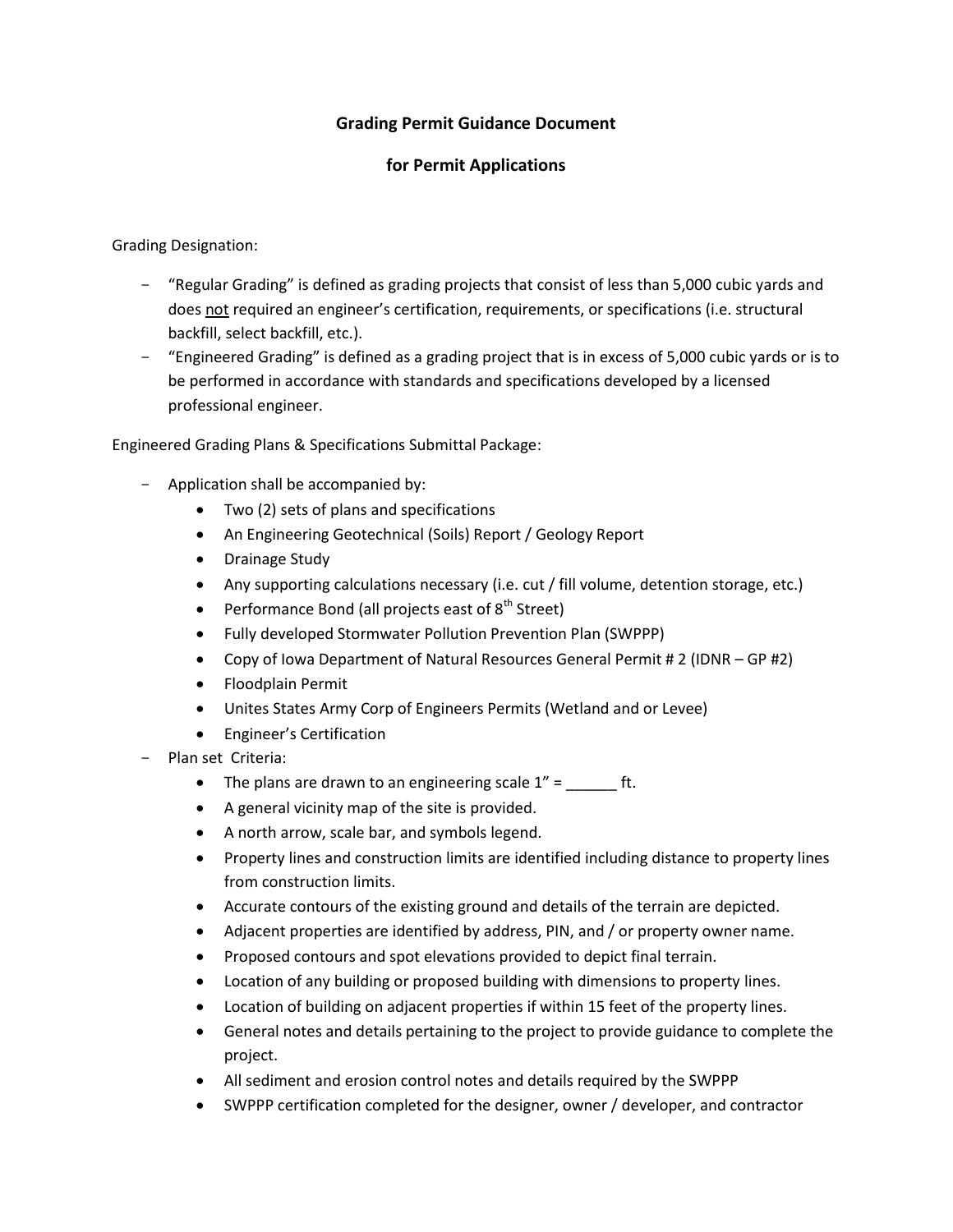- Geotechnical (Soils) Report / Geology Report Criteria:
	- Transmittal letter with Professional Engineer's stamped seal and signature
	- Executive Summary
	- Purpose and Scope of Work
	- Site Exploration
	- Field Work
	- Laboratory Testing
	- Engineering Analysis and Recommendations
	- Appendices
- Drainage Report Criteria:
	- Drainage report shall conform to the Iowa Stormwater Management Manual report format incorporating all necessary components
	- Drainage maps
	- Water Quality calculations provided
	- Post Construction Stormwater Management (PCSM) application process started
- Performance Bond:
	- Owner or Contractor shall supply the City with a \$10,000.00 bond to assure that the grading project is completed to approved plan and specifications. One of the following formats is an acceptable form for the Performance Bond (Binder; Cash Bond; Instrument of Credit)
- Stormwater Pollution Prevention Plan (Map):
	- The plans are drawn to an engineering scale  $1'' =$  \_\_\_\_\_\_\_\_ ft.
	- A general vicinity map of the site is provided.
	- A north arrow, scale bar, and symbols legend.
	- Site Information: (Total Site Area; Disturbed Area; Undisturbed Area, Impervious Area Before Construction %; Impervious Area After Construction %; Cut Volume; Fill Volume; Runoff Coefficient Before Construction; Runoff Coefficient After Construction)
	- Identify receiving waters
	- Property lines and construction limits are identified including distance to property lines from construction limits.
	- Accurate contours of the existing and proposed ground and details of the terrain are depicted. Include any drainage features such as swales, ditches, storm sewers including dimensions
	- **Best Management Practices (BMPs): Details, Dimensions, Materials, and Locations,** Include table with BMP identifier and longitude and latitude, and any other pertinent BMP information
	- Maintenance Schedule
	- Construction Activities Schedule
	- General SWPPP notes
	- Applicant information with certification
	- Owner / Developer information with certification